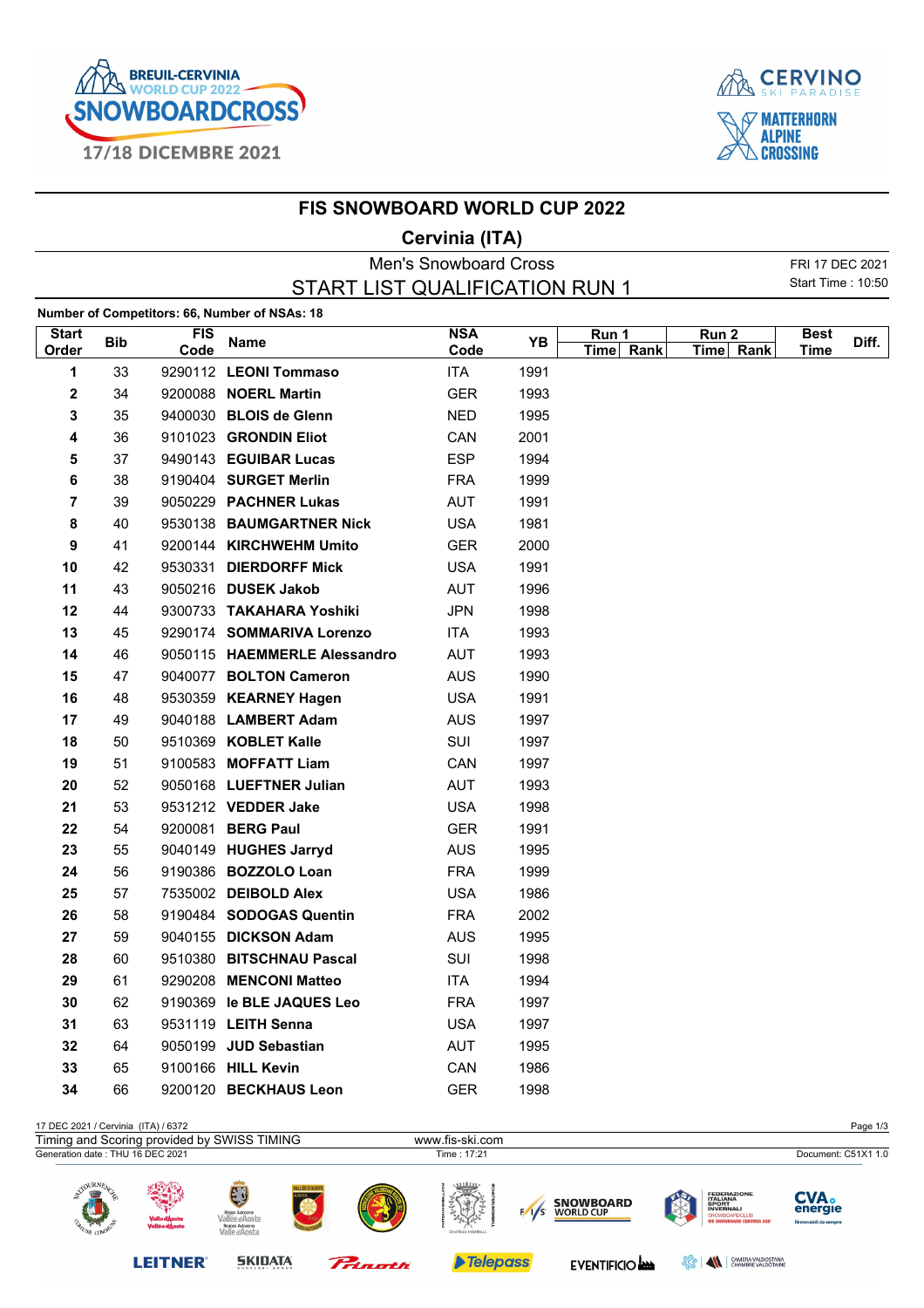| <b>FIS SNOWBOARD WORLD CUP 2022</b> |  |  |
|-------------------------------------|--|--|
|-------------------------------------|--|--|

## **Cervinia (ITA)**

|              | <b>Men's Snowboard Cross</b>                               |      |                          |                         |      |           |                  |             | FRI 17 DEC 2021 |
|--------------|------------------------------------------------------------|------|--------------------------|-------------------------|------|-----------|------------------|-------------|-----------------|
|              | Start Time: 10:50<br><b>START LIST QUALIFICATION RUN 1</b> |      |                          |                         |      |           |                  |             |                 |
| <b>Start</b> | <b>Bib</b>                                                 | FIS  |                          | $\overline{\text{NSA}}$ | YB   | Run 1     | Run <sub>2</sub> | <b>Best</b> |                 |
| Order        |                                                            | Code | <b>Name</b>              | Code                    |      | Time Rank | Time Rank        | <b>Time</b> | Diff.           |
| 35           | 67                                                         |      | 9530557 PERLE Michael    | <b>USA</b>              | 1994 |           |                  |             |                 |
| 36           | 68                                                         |      | 9320183 WOO Jin          | <b>KOR</b>              | 2001 |           |                  |             |                 |
| 37           | 69                                                         |      | 9190316 VUAGNOUX Ken     | <b>FRA</b>              | 1995 |           |                  |             |                 |
| 38           | 70                                                         |      | 9510336 WATTER Nick      | SUI                     | 1995 |           |                  |             |                 |
| 39           | 71                                                         |      | 9050245 PICKL David      | AUT                     | 1997 |           |                  |             |                 |
| 40           | 72                                                         |      | 9490241 ROMERO Alvaro    | <b>ESP</b>              | 2003 |           |                  |             |                 |
| 41           | 73                                                         |      | 9150149 KUBICIK Jan      | <b>CZE</b>              | 1996 |           |                  |             |                 |
| 42           | 74                                                         |      | 9100932 GRAHAM Colby     | CAN                     | 2001 |           |                  |             |                 |
| 43           | 75                                                         |      | 9290328 FERRARI Filippo  | <b>ITA</b>              | 1999 |           |                  |             |                 |
| 44           | 76                                                         |      | 9290155 GODINO Michele   | ITA                     | 1992 |           |                  |             |                 |
| 45           | 77                                                         |      | 9100660 BICHON Evan      | CAN                     | 1998 |           |                  |             |                 |
| 46           | 78                                                         |      | 9480641 DONSKIKH Daniil  | <b>RUS</b>              | 2001 |           |                  |             |                 |
| 47           | 79                                                         |      | 9220109 NIGHTINGALE Huw  | <b>GBR</b>              | 2001 |           |                  |             |                 |
| 48           | 80                                                         |      | 9531185 LACROIX Mike     | <b>USA</b>              | 1998 |           |                  |             |                 |
| 49           | 81                                                         |      | 9040236 DENT Declan      | <b>AUS</b>              | 2000 |           |                  |             |                 |
| 50           | 82                                                         |      | 9510384 LUBASCH Nicola   | SUI                     | 1998 |           |                  |             |                 |
| 51           | 83                                                         |      | 9480494 ANISIMOV Andrei  | <b>RUS</b>              | 1997 |           |                  |             |                 |
| 52           | 84                                                         |      | 9050250 DORNHOFER Marco  | <b>AUT</b>              | 1999 |           |                  |             |                 |
| 53           | 85                                                         |      | 9190459 HERPIN Guillaume | <b>FRA</b>              | 2001 |           |                  |             |                 |
| 54           | $*86$                                                      |      | 9050236 KROH Andreas     | <b>AUT</b>              | 1998 |           |                  |             |                 |
| 55           | 87                                                         |      | 9050287 POWONDRA Felix   | AUT                     | 2002 |           |                  |             |                 |
| 56           | $*88$                                                      |      | 9030002 WILLIAMS Steven  | ARG                     | 1988 |           |                  |             |                 |
| 57           | *89                                                        |      | 9531433 HAMEL Tyler      | <b>USA</b>              | 2004 |           |                  |             |                 |
| 58           | 90                                                         |      | 9150234 HOUSER Radek     | <b>CZE</b>              | 1996 |           |                  |             |                 |
| 59           | *91                                                        |      | 9290410 COLTURI Niccolo  | <b>ITA</b>              | 2003 |           |                  |             |                 |
| 60           | 92                                                         |      | 9190426 GATTAZ Benjamin  | <b>FRA</b>              | 1999 |           |                  |             |                 |
| 61           | 93                                                         |      | 9200179 CONRADT Niels    | <b>GER</b>              | 2002 |           |                  |             |                 |
| 62           | 94                                                         |      | 9190517 TOMAS Julien     | <b>FRA</b>              | 2004 |           |                  |             |                 |
| 63           | 95                                                         |      | 9120101 YE Kangjia       | <b>CHN</b>              | 2002 |           |                  |             |                 |
| 64           | *96                                                        |      | 9040237 DENT Kobi        | <b>AUS</b>              | 2000 |           |                  |             |                 |
| 65           | *97                                                        |      | 1084976 BETHONICO Noah   | <b>BRA</b>              | 2003 |           |                  |             |                 |
| 66           | 98                                                         |      | 9290390 ABBATI Luca      | <b>ITA</b>              | 2002 |           |                  |             |                 |
|              |                                                            |      |                          |                         |      |           |                  |             |                 |